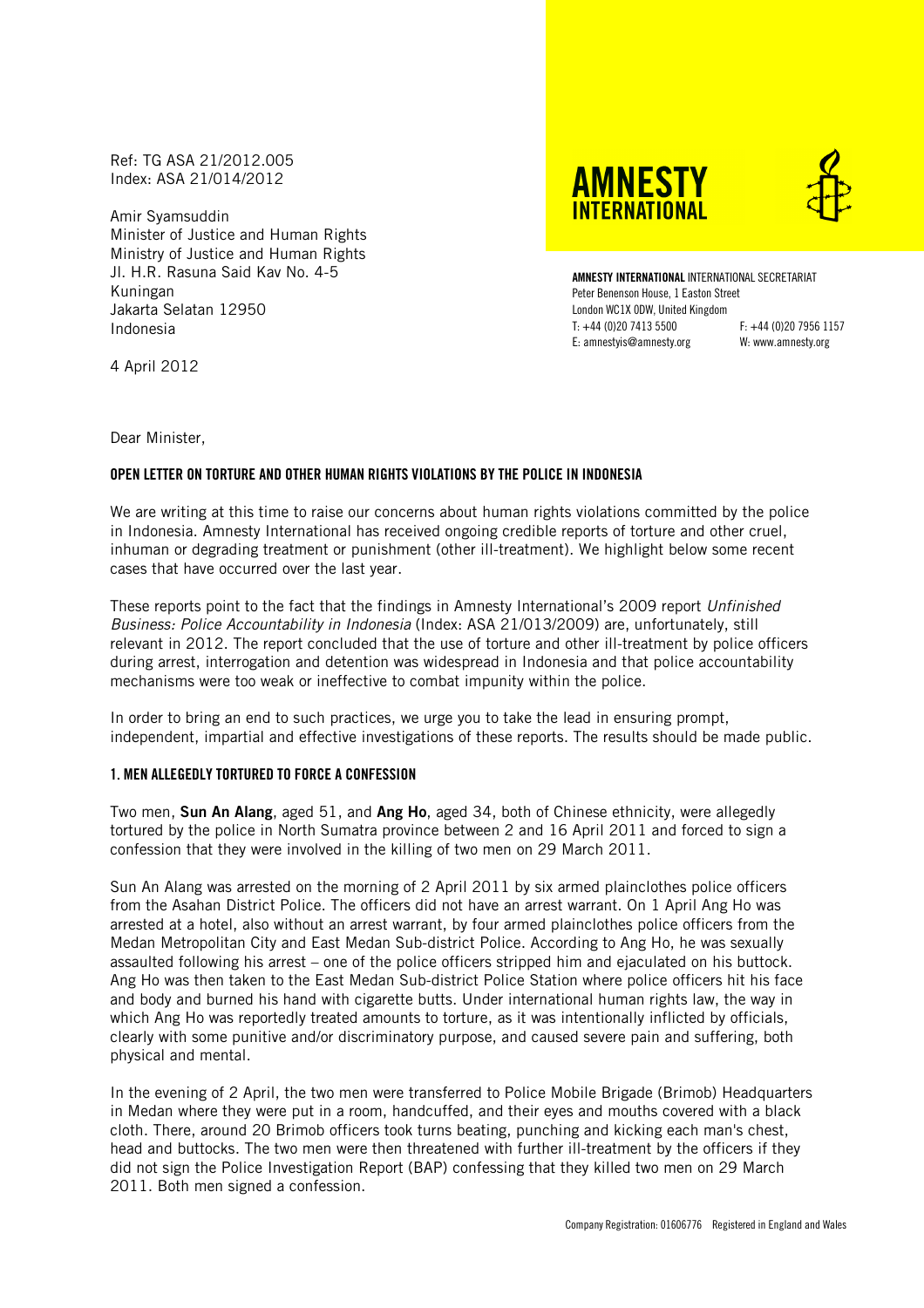They were then transferred to the Medan Metropolitan City Police Headquarters the following day where they reported further torture every night between midnight and 4am until 16 April. Police stripped, slapped, punched, kicked and stepped on them. The officers also poured cold water on them at night. Although they requested access to their own lawyers, this was denied by the police who instead assigned a lawyer to them. The lawyer was not present when the Police Investigation Report (BAP) was signed but nevertheless, according to both men, he signed the document that he had represented them during the interrogation. They were subsequently charged and tried for murder (Article 340 of the Indonesian Criminal Code, Kitab Undang-Undang Hukum Pidana, KUHP) and sentenced to life imprisonment.

A report was filed by a human rights lawyer about the allegations of torture to the internal affairs division (Propam) at the National Police Headquarters in Jakarta on 24 February 2012. Amnesty International is not aware of any independent investigation into these allegations.

## 2. DEATH IN CUSTODY IN BOGOR

Yusli, aged 23, from Bogor, West Java province died after being arrested and allegedly tortured by police from the Cisauk Sub-district Police, possibly as a result of the torture.

On 26 December 2011, at about 3am, three plainclothes police officers arrested and handcuffed Yusli, without an arrest warrant, and dragged him into their car. His father-in-law, who was present, attempted to chase the car but was not successful. His family then visited several police stations in the vicinity to look for Yusli but could not locate him. On the same day, the Mekarsari village head in Bogor district informed the family that Yusli had died and that his body was at the Kramat Jati hospital in West Jakarta. He reportedly gave the family 2 million Indonesian Rupiah (US\$ 220) and also asked them to sign a piece of paper stating that they would not question the nature of Yusli's death. The family rejected the money and refused to sign the document.

When the family arrived at the hospital the following day, a man reportedly approached them and introduced himself as a member of the Cisauk Sub-district Police. He informed them that officers from the Cisauk Sub-district Police had arrested Yusli and that when he attempted to escape, the police shot him. The man did not inform the family the reasons for the arrest. When they saw Yusli's body, they found injuries on his head, lacerations on his face, cuts on the right side of his chest and a bullet wound on the left side, and bruises on his chin, hands and body. Suspecting that Yusli may have been beaten to death, they reported to the Tangerang City Sub-district Police Station on 27 December 2011 that he had been murdered.

On 2 January 2012, the family also reported the case to the internal affairs division (Propam) at the National Police Headquarters in Jakarta. On 31 January, they were informed that the Jakarta Metro Jaya Police were investigating the case. According to the family, they were told by the police that on 16 January they had questioned four suspects. The family were denied access to a copy of the medical report (visum et repertum) prepared by Kramat Jati hospital. On 20 February police informed the family that the medical report stated Yusli's death was due to the bullet wound but did not give them a copy of it. No progress on the case has been reported since.

# 3. MAN SHOT AT AND TORTURED IN EAST JAVA

Rahmatullah, aged 28, was allegedly tortured or otherwise ill-treated by the police and then charged with committing theft and rape in 2010, a charge which he denies.

Rahmatullah was arrested without a warrant on 18 August 2011 by four police officers from the Jember District Police in East Java province. During his arrest the police reportedly hit his mouth with a pistol handle and shot his right knee. He was then taken to Jember District Police Station where police inflicted cigarette burns on his stomach and hands and told him to confess to a series of thefts, which he refused to do. He was charged on the same day with theft of a motorcycle and a rape (Articles 365 and 285 of the Indonesian Criminal Code) that occurred in 2010 in Badean village in Jember district. Rahmatullah had initially been a suspect in that case in 2010, but subsequently three other people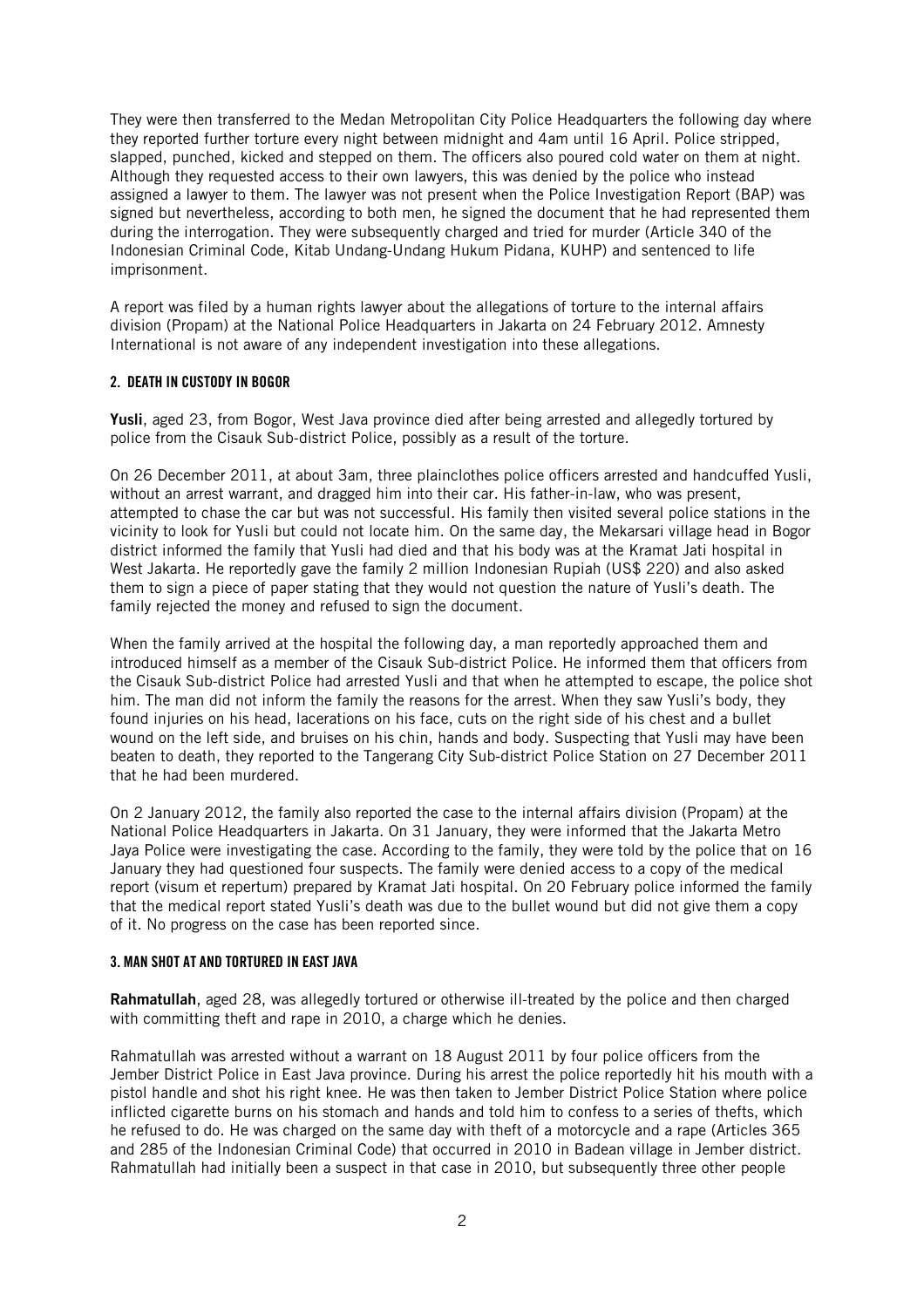were tried, convicted and sentenced for the crime. It is not clear why he was charged with these crimes in 2011 after three other people were convicted of the same crime.

Rahmatullah did not have a lawyer with him throughout his interrogation by both the police and Public Prosecutor's office. A lawyer was then assigned to him by the judge after the case became public. Amnesty International has also received credible reports that Rahmatullah's charge sheet was altered by the prosecution during the trial, violating Article 144 (2) of the Indonesian Criminal Procedure Code.<sup>1</sup> On 14 March 2012 he was sentenced to four years' imprisonment by the Jember District Court. Both the rape victim and one of the three sentenced for the crime have reportedly stated in court that Rahmatullah was not involved in the crime.

Amnesty International has received information that two police officials from the Jember District Police were detained for 21 days after internal disciplinary proceedings found them guilty of not adhering to arrest procedures and for the shooting of Rahmatullah. Moreover, he has not received any medical attention for the bullet wounds from the shooting.

Amnesty International is not aware of any independent investigation into his alleged torture by the police.

## 4. TWO CHILDREN TORTURED AND KILLED IN POLICE LOCK-UP

l

Two brothers, both children from Nagari Pulasan village, Sijunjung district in West Sumatra province were allegedly tortured and killed in a police lock-up on 28 December 2011.

Faisal, aged 14, was arrested by the Sijunjung Sub-district Police on 21 December for allegedly stealing from a charity box at a mosque. When his mother and brother visited him the following day, his legs were wrapped up with a plastic sheet and his buttocks were bruised. He reportedly told his family that police had beaten him with wooden sticks. His brother **Budri**, aged 17, was arrested on 26 December for allegedly stealing a motorcycle.

On 28 December 2011 police informed their family that both boys had been founding hanging in the bathroom of the Sijunjung Sub-district Police Station lock-up. The police initially reported the deaths as suicide. When the family came to the police station to collect the bodies, they were asked to sign a document saying that they accepted the police explanation as to the nature of the two boys' deaths and would not question it further. Signing the document was a pre-condition for them to be able to view and retrieve the bodies of the two boys. The family reluctantly signed the document. When they took the bodies back to their home, they found indications that they may have been beaten in detention. Faisal's face and thighs were swollen, his nose had fresh blood, his toes were broken and there were bruises all over his body. Budri's head and thighs were also swollen, his right hand, toes and jaw were broken and there was a cut below his left knee.

After the case was taken up by a legal aid organization, LBH Padang, police conducted an internal investigation and found nine police officials from the Sijunjung Sub-district Police Station guilty of "negligence in failing to prevent the suicides". They were handed down disciplinary punishments of 21 days' detention, demotions and delayed pay increments. However, the West Sumatra Provincial Police denied that the officers had tortured the two boys and initially refused to hand over a copy of the autopsy report to the family.

An investigation by the National Human Rights Commission (Komnas HAM) in January 2012 found indications that the boys had been tortured from the day there were arrested. Although three of the officers involved have since been charged with "maltreatment" under Article 351 of the Indonesian Criminal Code, no one has been charged in connection with the deaths of the two boys. There are also

<sup>&</sup>lt;sup>1</sup> According to Article 144 (2) of the Indonesian Criminal Code changes to the charge sheet can only be done once, at the latest seven days before the start of a trial.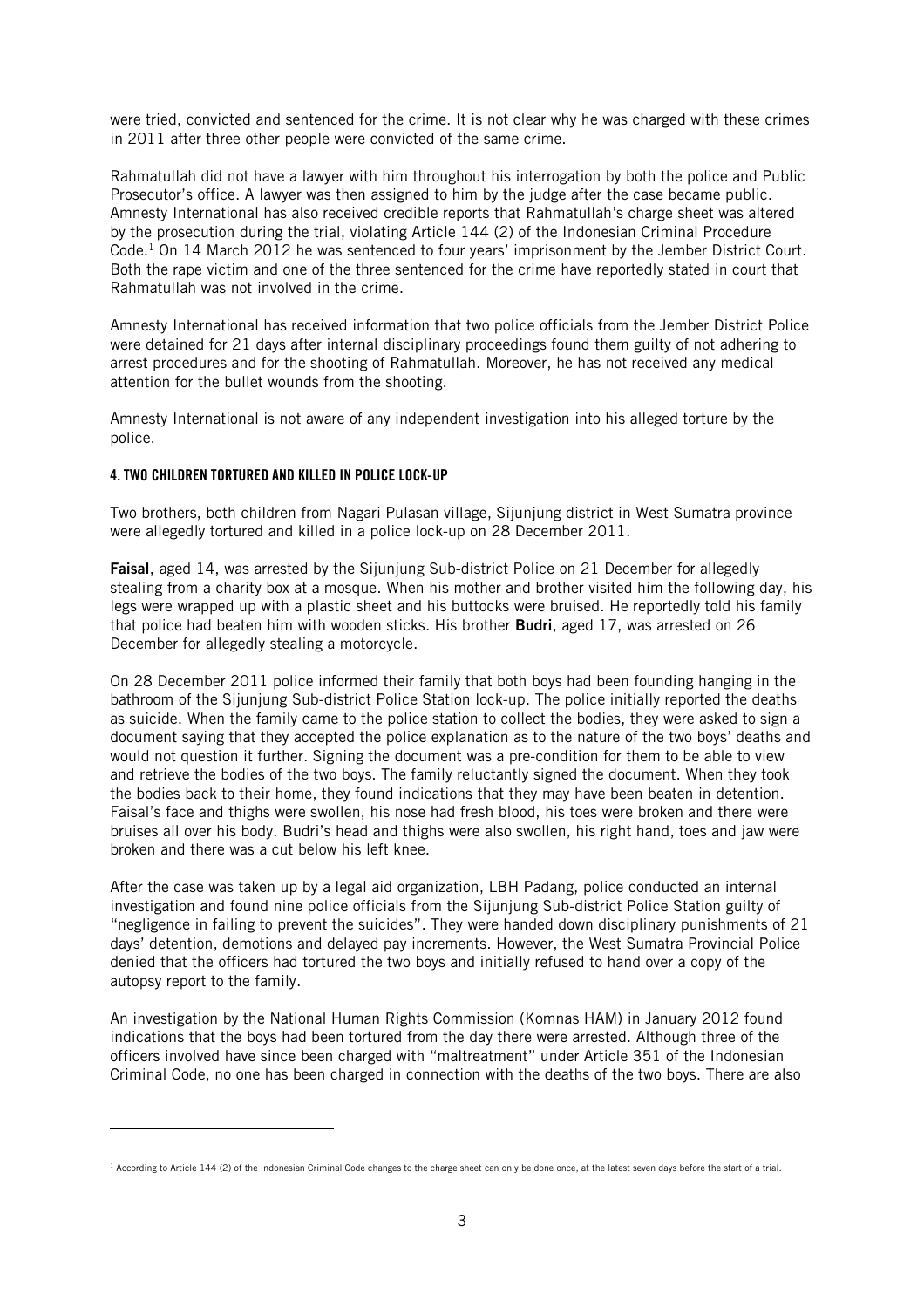concerns that the 2002 Law on Child Protection (No. 23/2002) was not used to charge the police officers despite both the victims being children.

# 5. AMNESTY INTERNATIONAL'S CONCERNS

l

Amnesty International recognizes the challenges involved in policing in Indonesia. However, in the cases outlined above, the police appear to have violated the rights to life and to freedom from torture and other cruel, inhuman or degrading treatment or punishment. The provisions protecting these rights are non-derogable under the International Covenant for Civil and Political Rights (ICCPR) (concerning both rights), and the UN Convention against Torture and Other Cruel, Inhuman or Degrading Treatment or Punishment (UNCAT) (concerning the right to freedom from torture and other ill-treatment). Indonesia is a state party to both treaties.

The right to life must be respected at all times. The ICCPR provides that "[e]very human being has the inherent right to life. This right shall be protected by law. No one shall be arbitrarily deprived of his life" (Article 6.1).

As a state party to both the ICCPR and the UNCAT, Indonesia has undertaken a legal obligation to prohibit torture and other ill-treatment in all circumstances. The Indonesian Constitution and the Law on Human Rights (No. 39/1999) also provide for the right for all people in Indonesia to be free from torture and other ill-treatment.

Moreover, in some of the cases described above, individuals were also reportedly arbitrarily arrested without arrest warrants, denied access to legal counsel, and detained and tortured or otherwise illtreated by police officers.

The ICCPR clearly provides that "[n]o one shall be subjected to arbitrary arrest or detention" (Article 9.1) and that "[a]nyone who is arrested shall be informed, at the time of arrest, of the reasons for his arrest and shall be promptly informed of any charges against him" (Article 9.2). According to international law and standards, everyone has the right to legal counsel of their choice during detention, and in all stages of criminal proceedings.<sup>2</sup>

The Indonesian Criminal Procedure Code (Kitab Undang-Undang Hukum Acara Pidana, KUHAP) also requires that arrest warrants be shown to the suspect or given to family members (Article 18) and guarantees the rights to contact and be assisted by legal counsel (Articles 57.1 and 54).

The Indonesian authorities also have an obligation under national and international law to provide medical treatment to all prisoners in the country. Article 17 of the Indonesian Government Regulation No. 32/1999 on Terms and Procedures on the Implementation of Prisoners' Rights in Prison requires the prison authorities to provide adequate access to medical treatment. International standards also provide for medical treatment for prisoners. The UN Standard Minimum Rules for the Treatment of Prisoners provide that prisoners needing treatment not available in the prison hospital, clinic or infirmary should be transferred to an appropriate institution outside the prison for assessment and treatment.

Medical reports should be made accessible to detainees or prisoners wishing to complain of illtreatment, as stated in Principle 26 of the UN Body of Principles for the Protection of All Persons Under Any Form of Detention or Imprisonment. Further, as stated in Principle 34, whenever the death or disappearance of a person occurs during his detention, an inquiry into the cause should be held by a judicial or other authority. The findings of such an inquiry should be made available on request, unless doing so would jeopardize an ongoing criminal investigation. The UN Principles on the Effective Prevention and Investigation of Extra-legal, Arbitrary and Summary Executions also require that "[t]here

<sup>&</sup>lt;sup>2</sup> ICCPR, Article 14(3), Basic Principles on the Role of Lawyers, adopted by the Eighth United Nations Congress on the Prevention of Crime and the Treatment of Offenders, Havana, Cuba, 27 August to 7 September 1990, Principle 1 and Body of Principles, Principle 17(1).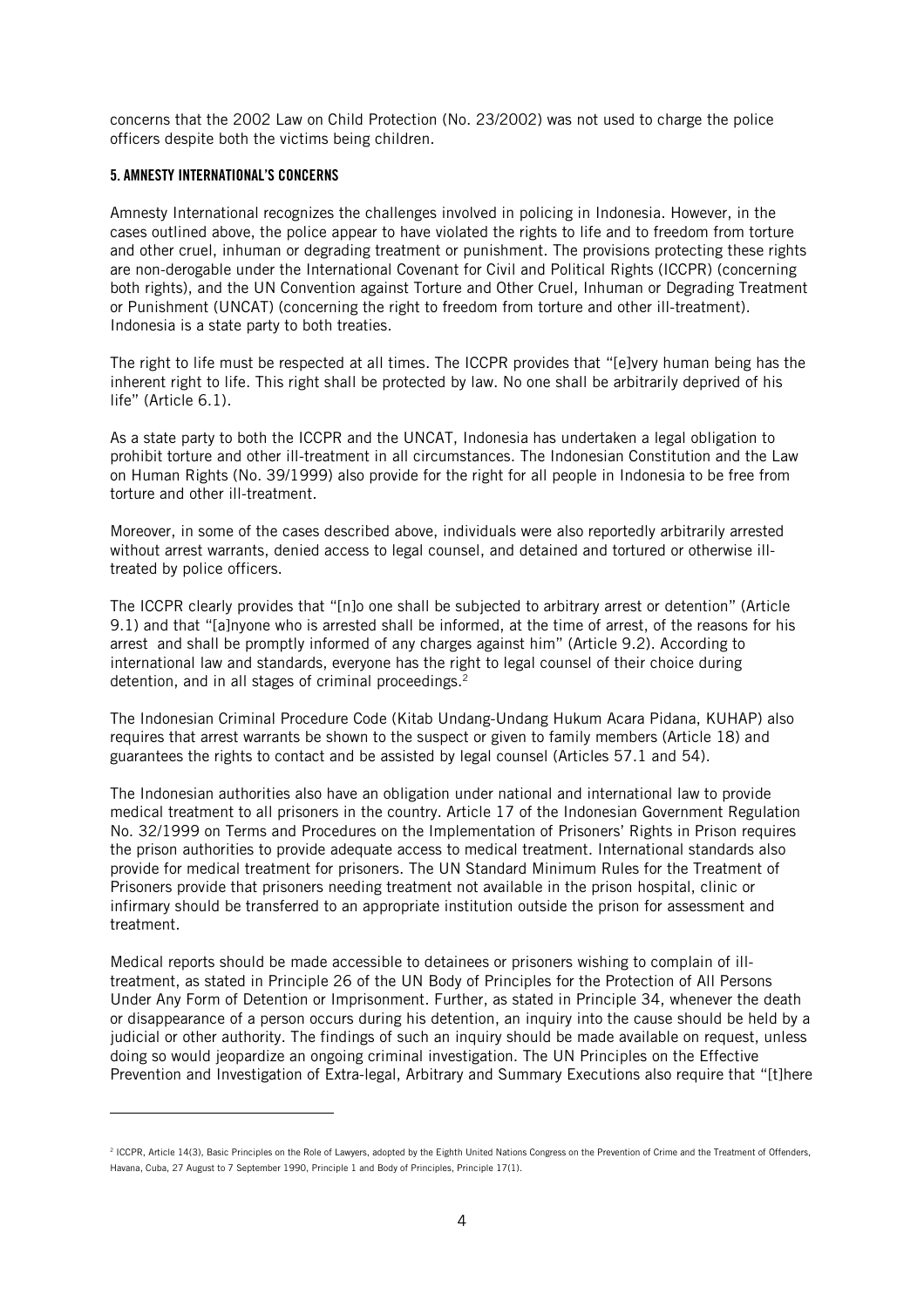shall be thorough, prompt and impartial investigation of all suspected cases of extra-legal, arbitrary and summary executions, including cases where complaints by relatives or other reliable reports suggest unnatural death in the above circumstances" (Principle 9).

We believe that one of the reasons why cases of torture and other ill-treatment continue to occur in Indonesia is the failure to revise the existing Criminal Code. The Indonesian Criminal Code has yet to incorporate the crime of torture based on the Article 1.1 of UNCAT, thus failing to meet Indonesia's obligations under Article 4 of the Convention.

The Committee against Torture in its 2008 Concluding Observations also raised concerns about "the absence of appropriate penalties applicable to acts of torture in the Criminal Code, qualified as 'maltreatment' in Articles 351 to 358 of the code". The Committee called on the Indonesian government to "ensure that all acts of torture are punishable by appropriate penalties which take into account their grave nature, as set out in paragraph 2, article 4 of the Convention".<sup>3</sup>

Amnesty International is also concerned by the lack of sufficient safeguards within the Indonesian Criminal Procedure Code against torture and other ill-treatment. Contrary to Article 15 of the UNCAT, there is no provision which clearly excludes the use of statements obtained as a result of torture. It is left to the discretion of the judge to determine whether or not evidence allegedly obtained under torture is admitted, and if it is admitted, what weight to give to it. The judge does not have the authority to order an investigation by an impartial authority into an allegation that evidence or testimony was obtained under torture or other ill-treatment.<sup>4</sup>

Weaknesses in both internal and external police accountability mechanisms also contribute to this culture of impunity. Investigations into reports of police abuses are rare, and when they do occur, police often subject complainants to further intimidation and harassment. Current internal police disciplinary mechanisms are inadequate to deal with criminal offences amounting to human rights violations and are often not known to the public. Furthermore, external police oversight bodies do not have the adequate powers to bring to justice those responsible for human rights abuses.

#### 6. RECOMMENDATIONS

 $\overline{a}$ 

Amnesty International calls on the Indonesian authorities to:

- Ensure prompt, thorough, and effective investigations by independent and impartial bodies into all reports of torture and other ill-treatment by police, and ensure that those suspected of involvement, including persons with command responsibility, are prosecuted in proceedings which meet international standards of fairness, and that victims are provided with reparations;
- Ensure that no one is subjected to arbitrary arrests, that detainees have prompt access to their families and legal counsel of their choice and to a court and access to medical care;
- **Ensure that medical records indicating alleged torture and other ill-treatment and other abuses of** detained persons are made available to the victim and/or the victim's family and legal counsel;
- Ensure that all police officials are familiar with the Regulation of the Chief of the National Police regarding the Implementation of Human Rights Principles and Standards in the Discharge of Duties of the Indonesian National Police (No. 8/2009);

<sup>3</sup> See "Concluding observations of the Committee against Torture: Indonesia", UN Doc. CAT/C/IDN/CO/2, 2 July 2008, para 13.

<sup>4</sup> See Amnesty International "Indonesia: Briefing to the UN Committee against Torture", Index: ASA 21/003/2008. Weblink: http://www.amnesty.org/en/library/info/ASA21/003/2008/en, accessed on 29 February 2012.